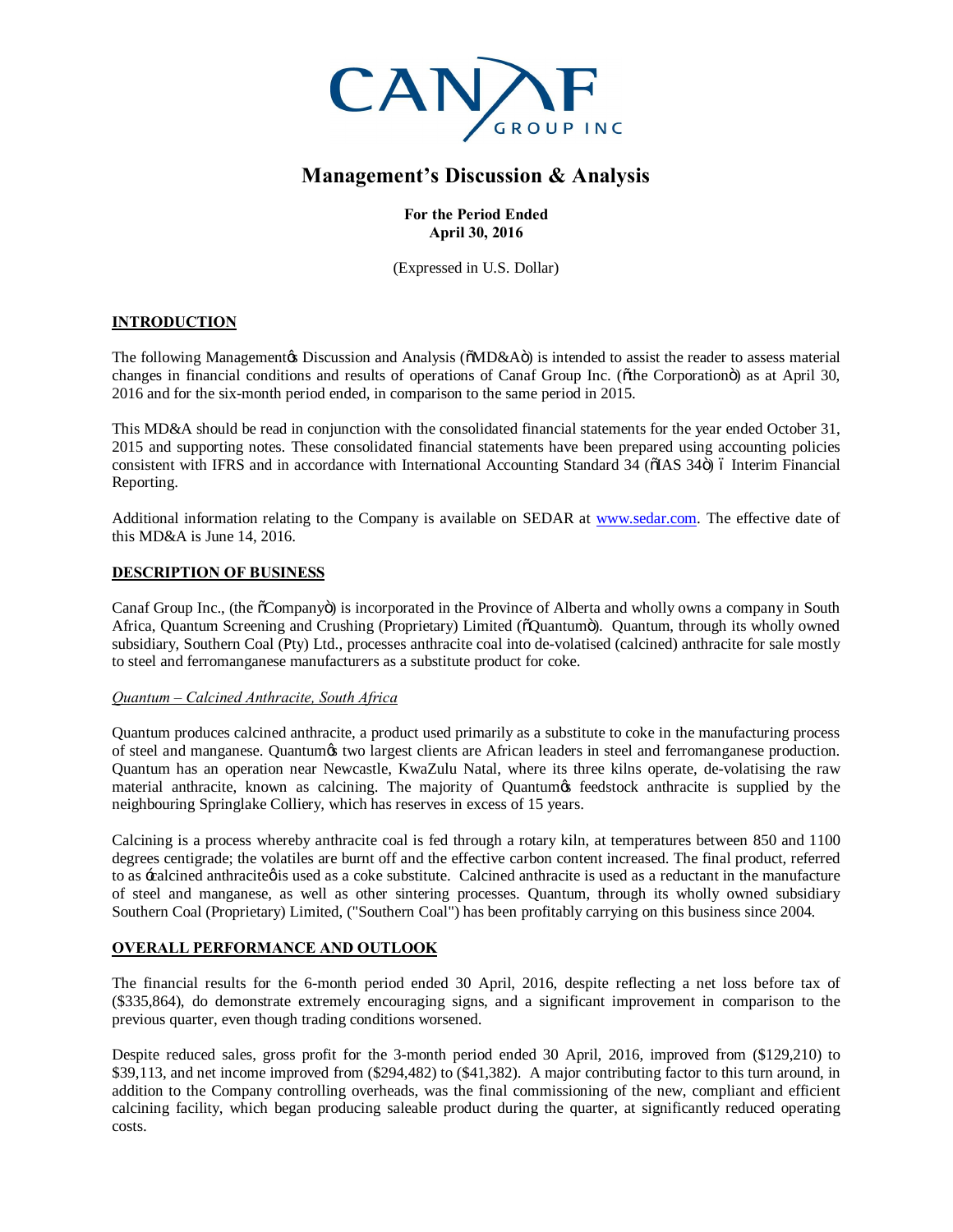

The results do reflect continued reduced levels of demand of the Company's product, ultimately due to the global slowdown in commodity consumption, stemmed from the economic slowdown in China and other developing nations. The Company is planning for a similar level of sales during Q3, 2016.

As explained, the new calcining facility is now producing saleable product; it did require further modifications during the quarter and the Company is now assessing the final production capabilities of the new facility before any balance payment for the new facility is released.

In short, the 3-month period demonstrates the efficiencies of the new calcining facility. Despite being in a continued challenging economic environment, the Company almost reached a breakeven position, which will immediately return into a profitable position with the return of customers, which the company expects will be during Q4, 2016.

#### *Selected Financial Information*

Due to the fact that the Company is listed on the TSX-V and is quoted in Canadian Dollars, the Company has prepared some key financial information. The following financial information is derived from the Companyos interim financial statements for the -month ended April 30, 2016, with a comparison in Canadian Dollar.

|                                  | 6-month end April 30, |            | 6-month end April 30, |            |
|----------------------------------|-----------------------|------------|-----------------------|------------|
|                                  | 2016                  | 2015       | 2016                  | 2015       |
|                                  | US\$                  | US\$       | <b>CDNS</b>           | CDN\$      |
| Conversion 1.00 US Dollar Rate   |                       |            | 1.253                 | 1.202      |
|                                  |                       |            |                       |            |
| Revenue from Sales               | 1,780,616             | 6,087,677  | 2,231,610             | 7,317,570  |
| Cost of Sales                    | 1,870,713             | 5,414,601  | 2,344,530             | 6,508,510  |
| Gross Profit (Loss)              | (90,097)              | 673,076    | (112,920)             | 809,060    |
| <b>Expenses</b>                  | (212, 977)            | (280,005)  | (266, 920)            | (336, 574) |
| Income Tax Expenses              | (32,790)              | (139, 112) | (41,095)              | (167, 217) |
| Net Income (Loss) for the period | (335, 864)            | 253,959    | (420, 935)            | 305,269    |
| Adjusted EBITDA*                 | (97, 339)             | 573,887    | (121, 997)            | 689,831    |
|                                  |                       |            |                       |            |
| <b>Total Assets</b>              | 2,646,547             | 4,521,036  | 3,316,860             | 5,548,210  |
| Bank Loan                        | 797,013               | 1,181,466  | 998,880               |            |
| <b>Total Equity</b>              | 1,229,253             | 1,984,991  | 1,540,600             | 2,386,020  |

í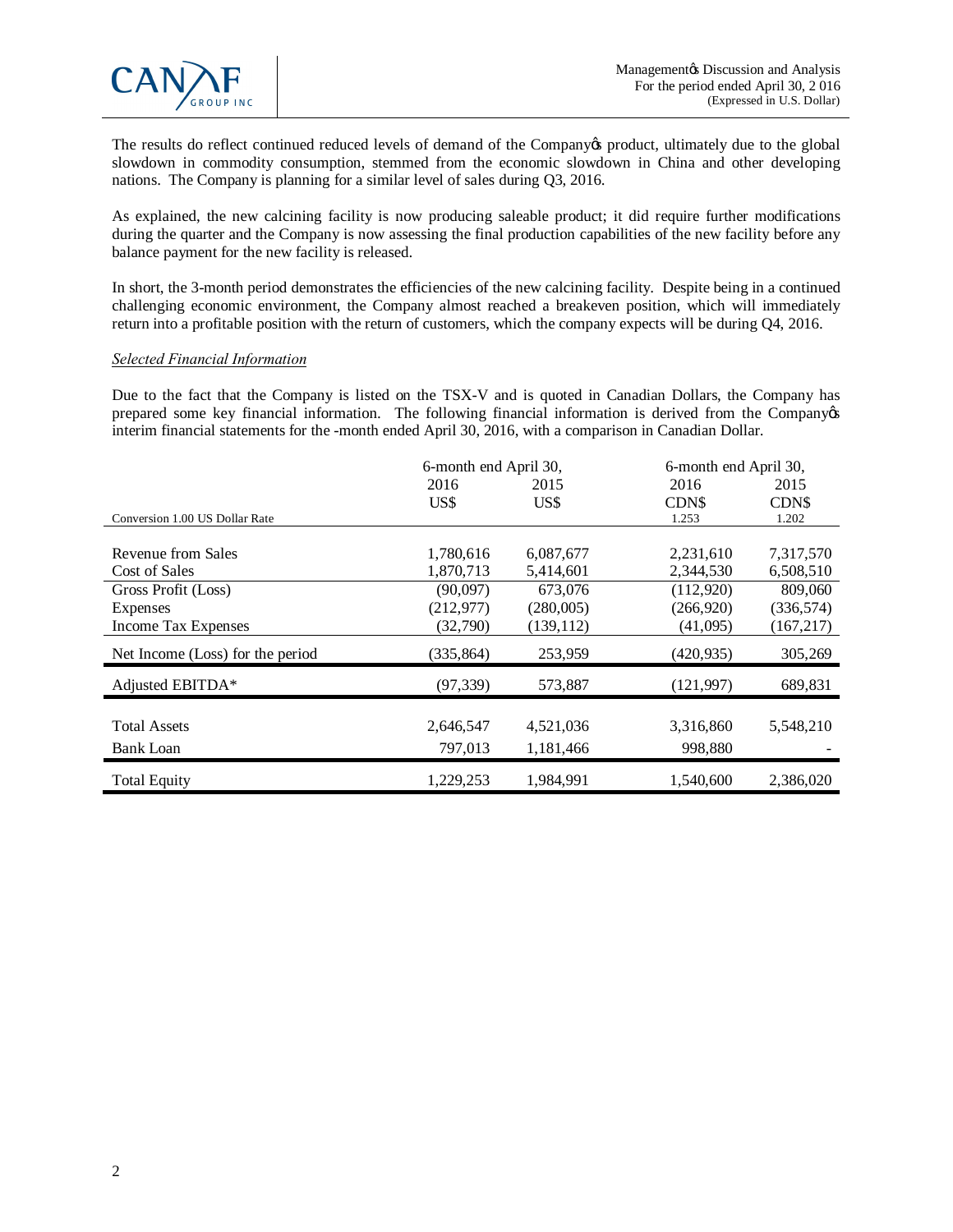

# *\*Reconciliation of Adjusted EBITDA and Profit*

|                                | 6-month end April 30, |         | 6-month end April 30, |         |
|--------------------------------|-----------------------|---------|-----------------------|---------|
|                                | 2016                  | 2015    | 2016                  | 2015    |
|                                | US\$                  | US      | CDN\$                 | CDN\$   |
| Conversion 1.00 US Dollar Rate |                       |         | 1.283                 | 1.202   |
|                                |                       |         |                       |         |
| Net Income (Loss)              | (335, 864)            | 253,959 | (420, 935)            | 305,269 |
| Financial cost                 | 38,373                | 26,271  | 48,092                | 31,577  |
| Depreciation                   | 167,362               | 154,545 | 209,751               | 185,768 |
| Taxes                          | 32,790                | 139,112 | 41,095                | 167,217 |
| <b>Adjusted EBITDA</b>         | (97, 339)             | 573,887 | (121, 997)            | 689,831 |

Adjusted EBITDA represents earnings before interest, taxes, depreciation, amortization, foreign exchange gain (loss) and other revenues (expenses) as historically calculated by the Company.

# *South African Business Performance – Quantum Screening and Crushing (Pty) Ltd*

|                                  | 3-month end April 30, |                |  |
|----------------------------------|-----------------------|----------------|--|
|                                  | 2016                  | 2015           |  |
| (in South African Rand)          | ZAR                   | ZAR            |  |
|                                  |                       |                |  |
| <b>Sales</b>                     | 11,579,279            | 40,536,929     |  |
| Cost of sales                    | (10, 967, 289)        | (35, 262, 901) |  |
| <b>Gross Profit</b>              | 611.990               | 5,274,028      |  |
| <b>Expenses</b>                  | (1,688,470)           | (987, 551)     |  |
| Income tax expense               | 321,013               | (1,200,214)    |  |
|                                  |                       |                |  |
| Net income (loss) for the period | (755, 467)            | 3,086,263      |  |

The table above shows that Quantum is revenue for the period ended April 30, 2016, decreased by 71%. The decrease of revenue to this reduced level was due to one of the Company's major customers continuing its shutdown from Q3 2015, as well as reduced demand from another. This reduction in demand is ultimately caused by the global slowdown in commodity consumptions, stemmed from the global economic slowdown. The Company expects demand for its product from existing contracts, to remain at low levels until September 2016.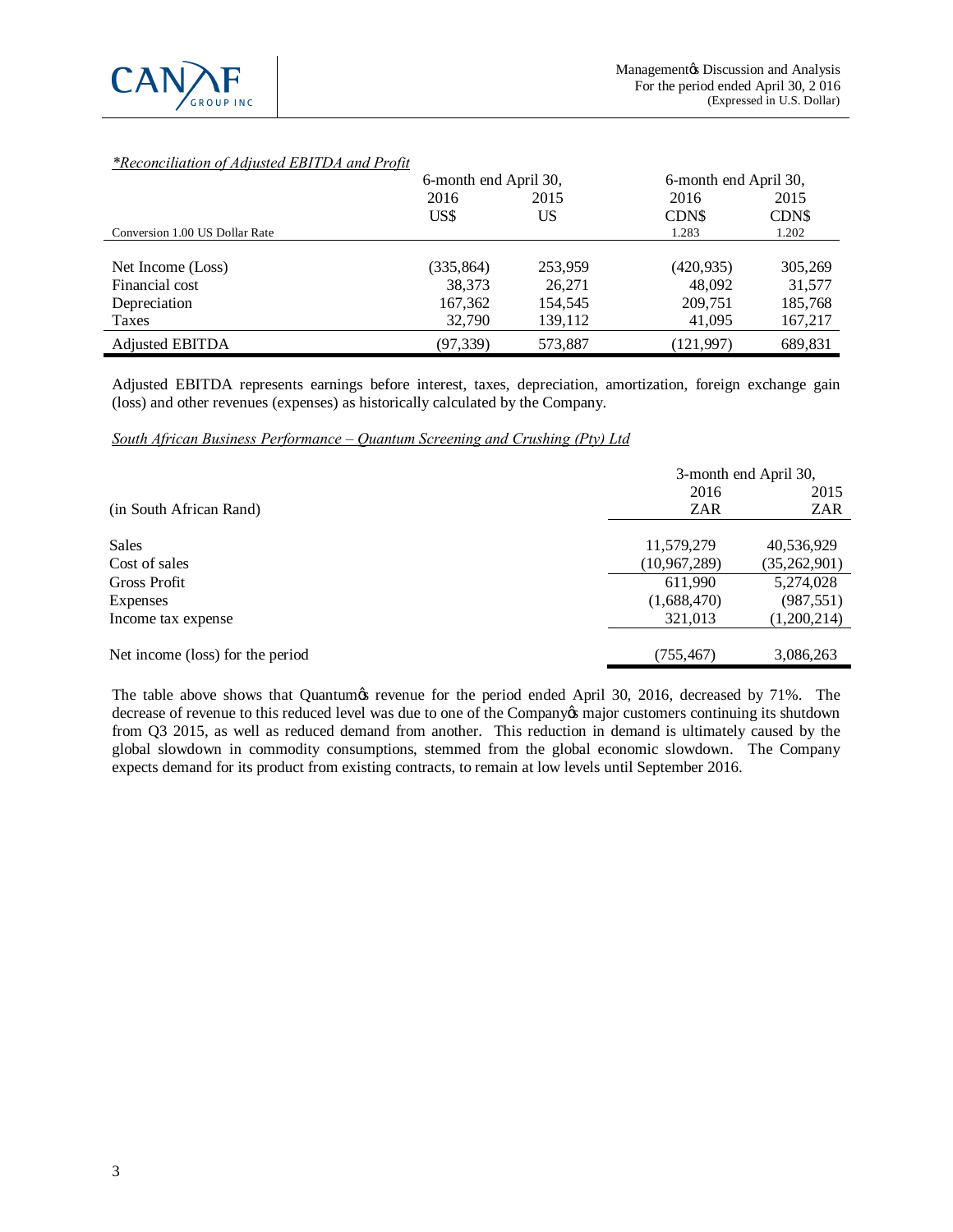

*Update on Ugandan Case against Kilembe Mines Limited*

In August 2006, Canaf, then known as Uganda Gold Mining, announced the termination of any further investment into its Kilembe Copper-Cobalt Project in Uganda. Since 2007, the Company has been involved in a legal dispute with Kilembe Mines Limited, ( $\delta$ KML $\ddot{o}$ ). In January 2013, the high court of Uganda referred the case back to arbitration for settlement.

On May 29, 2013, a preliminary meeting was held between the Company, KML and the arbitrator. The Company can confirm that further meetings were scheduled for August 2013, after filings of amended statements of defence and claims had been submitted. Since the initial meeting however the Government has awarded a deal to a Chinese Consortium to manage and operate KML. The Company ts appointed Ugandan Advocates have notified the board that the Arbitrator has stepped down for personal reasons. The Company's Uganda Advocates and the Governmentøs Solicitor General have agreed to a new Arbitrator, Retired Justice James Ogoola. The parties held a preliminary meeting with the Arbitrator who requested them to provide him with their fee estimate for the conduct of the Arbitration. The estimate has since been provided to the Arbitrator who is yet to confirm whether or not he is agreeable to it.

In the meantime the Company appointed SRK Consultants to prepare a brief document to quantify the  $\pm$ lost opportunity walue of the termination of the Kilembe Project. During the current financial year the Company will utilize this document to assist in the submission of a revised claim against KML.

The Company has received no new information since 2014, and the Company remains unable to give an indication of either the quantum or any likely date by which a settlement will or will not be reached. The original claim, before costs, is for a money sum of US\$10,370,368 as at the 24th January 2007.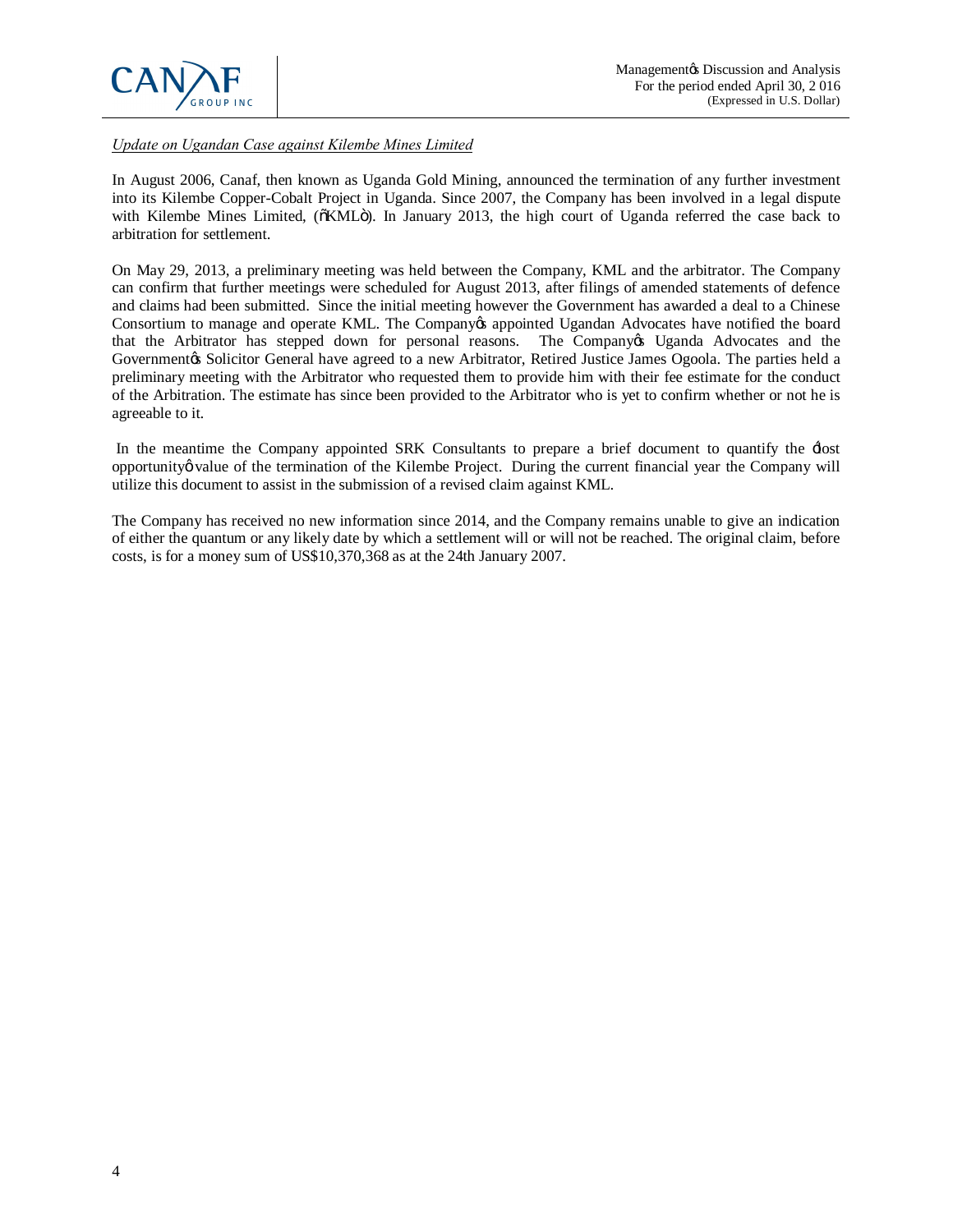

# **RESULTS OF OPERATIONS**

### **Six Month Period Ending April 30, 2016**

For the 6-month period ended April 30, 2016, the Company reported net loss of \$335,864 compared to net income of \$253,959 for the previous year. The decrease in net income was directly related to a decrease in sales during the period.

|                                  | 2016        | April 30,<br>2015 |
|----------------------------------|-------------|-------------------|
|                                  | \$          | \$                |
| <b>Sales</b>                     | 1,780,616   | 6,087,677         |
| Cost of sales                    | (1,870,713) | (5,414,601)       |
| Gross Profit (Loss)              | (90,097)    | 673,076           |
| <b>Expenses</b>                  | (212, 977)  | (280,005)         |
| Income tax expense               | (32,790)    | (139, 112)        |
| Net income (loss) for the period | (335, 864)  | 253,959           |

### *Sales*

For the period ended April 30, 2016 revenue decreased 71% to \$1,780,616 from \$6,087,677 the same period last year. The decrease in Sales was due to the global economic slowdown and subsequent reduction of consumption of commodities.

# *Expenses*

For the period ended April 30, 2016 expenses decreased by 24%; the main reason for this is due to the decrease in general and administrative expenses. Differences in expenses incurred are as follows:

|                                                     | 2016               | April 30,<br>2015  |
|-----------------------------------------------------|--------------------|--------------------|
| General and Administrative<br>Interest on Bank Loan | 176,677<br>38,373  | 257,410<br>26,271  |
| Interest Income                                     | (2,073)<br>212,977 | (3,676)<br>280,005 |
|                                                     |                    |                    |

*General and administrative expenses*

|                                | 2016<br>\$ | April 30,<br>2015 |
|--------------------------------|------------|-------------------|
| Bank Charges and Interest      | 1,483      | 3,173             |
| <b>Consulting Fees</b>         | 34,631     | 36,219            |
| <b>Management Fees</b>         | 51,096     | 70,088            |
| Office, Insurance and Sundry   | 23,096     | 55,475            |
| <b>Professional Fees</b>       | 36,760     | 53,555            |
| Promotion                      | 325        | 349               |
| Telephone                      | 7,083      | 8,328             |
| Transfer Agent and Filing Fees | 6,028      | 6,098             |
| Travel                         | 16,175     | 24,125            |
|                                | 176,677    | 257,410           |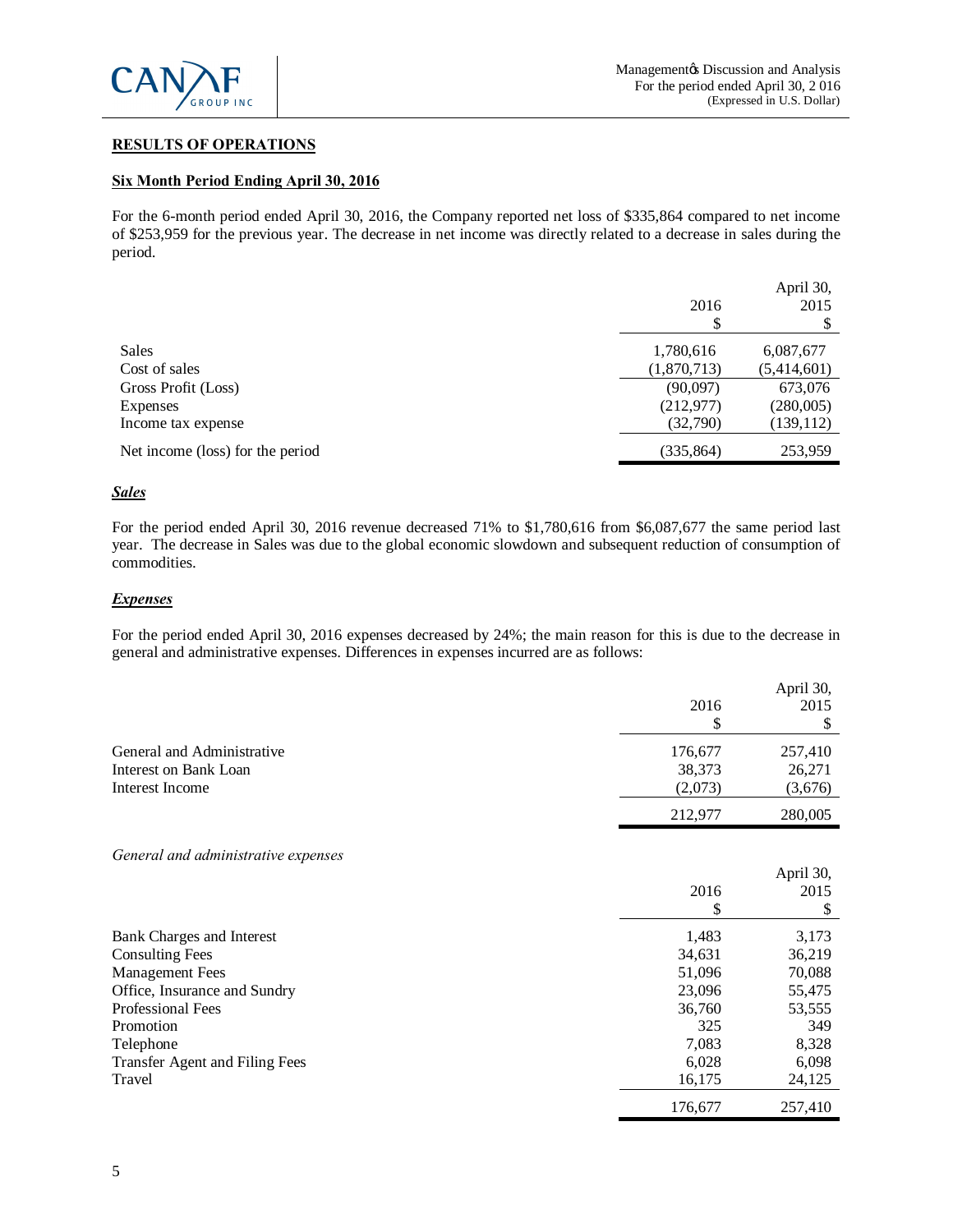

- · Directors and officers of Quantum, a subsidiary of the Company in South Africa, billed the Company \$51,096 (2015-\$70,088) for management services.
- The Company incurred \$34,631 (2015-\$36,219) in consulting fees relating to consulting and management services by the President of the Company. The President works full-time for the Company.
- Professional fees included audit, tax, accounting fee and legal of \$36,760 (2015-\$53,555).
- Transfer agent and filing fees of \$6,028 (2015-\$6,098) consisted of fees paid to regulatory bodies in Canada in connection with routine filings and TSX sustaining fee for the year.
- The Company incurred \$16,175 (2015-\$24,125) in travel costs.

#### *Interest Income*

• The Company *interest income decreased to* \$2,073 (2015-\$3,676) for the period ended April 30, 2016 due to less cash on hand to invest in interest bearing financial assets.

#### *Finance Cost*

• The bank loan was subject to interest at 9.25% per annum compounded monthly, with \$38,373 (2015-\$26,271) of interest expense for the period.

### *Income Taxes*

For the period ended April 30, 2016, the Company reported income taxes of \$32,790**,** which reflects 76% decrease compared to the period ended April 30, 2015.

A majority of the future income tax assets originating in Canada include tax-loss carry forwards for which a valuation allowance has been recorded. The deferred tax liability included in the balance sheet of \$151,456 (October 31, 2015-\$120,258) was recorded to reflect the temporary difference originated on the value assigned to plant and equipment in South Africa.

#### *Comprehensive Income*

The Company is not subject to currency fluctuations in its core activities however the Company is subject to transactions in various currencies and the volatility in international currency markets does have an impact on some costs and translation into the reporting currency of the Company. The current period comprehensive loss on foreign exchange in the amount of \$65,922 (2015-\$185,225) mostly as a result of the translation of foreign-currency denominated balances from the functional currency to the reporting currency. As at April 30, 2016, the Company has accumulated other comprehensive loss of \$1,444,496 (October 31, 2015 - \$1,378,574). The Company does not hedge net asset translation movements, but where necessary and appropriate hedge currency risk for trading items.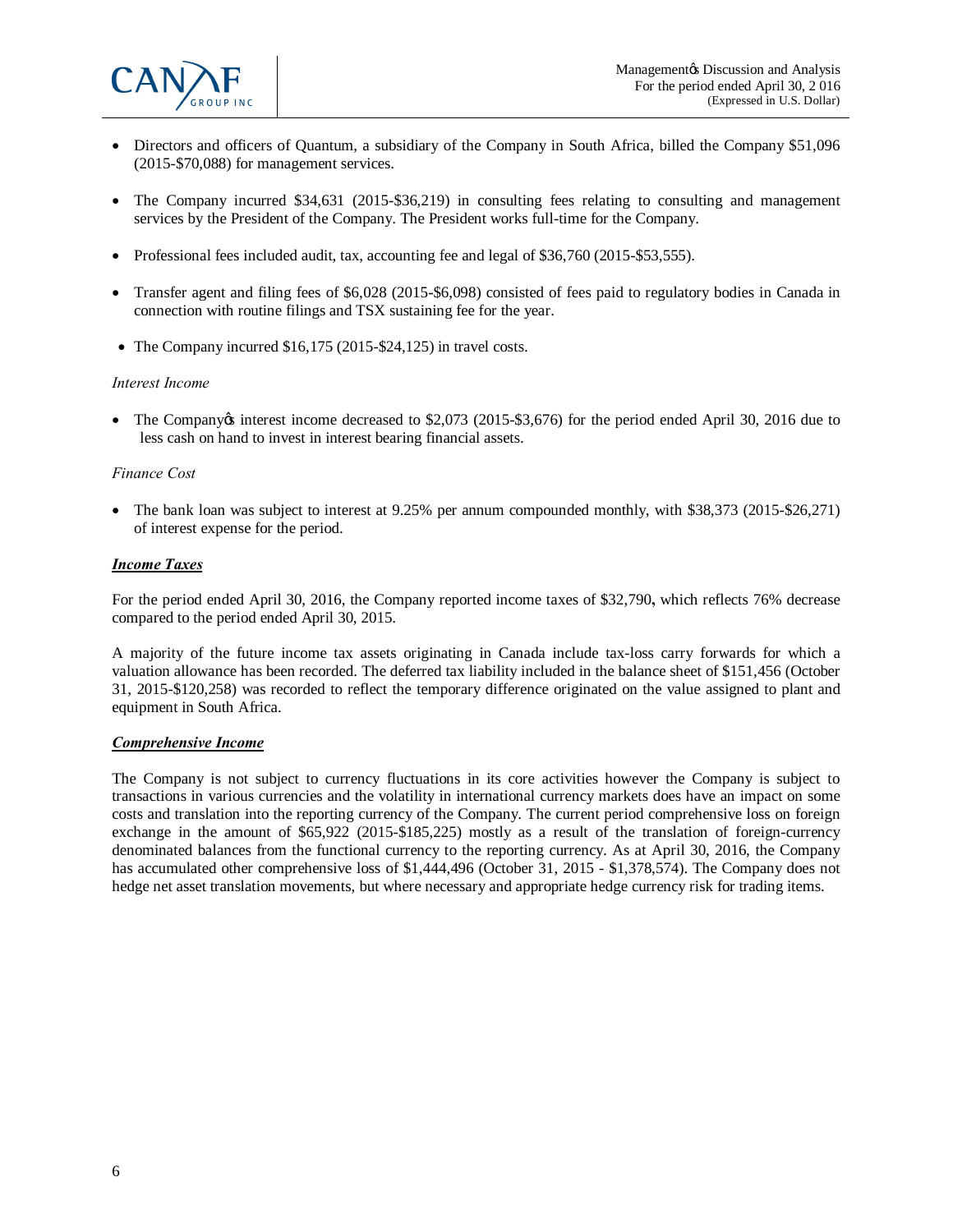

# **Three Month Period Ending April 30, 2016**

For the three-month period ended April 30, 2016, the Company reported a net loss of \$41,382 decreased from net income of \$207,407 for the same quarter the previous year. The decrease in net income was directly related to a decrease in sales during the period.

|                           | April 30,<br>2016 | April 30,<br>2015 |
|---------------------------|-------------------|-------------------|
|                           | \$                |                   |
| <b>Sales</b>              | 757,843           | 3,408,800         |
| Cost of sales             | (718, 730)        | (2,967,595)       |
| Gross Profit              | 39,113            | 441,205           |
| Expenses                  | (101, 522)        | (132,809)         |
| Income tax expense        | 21,027            | (100, 989)        |
| Net income for the period | (41, 382)         | 207,407           |

#### *Sales*

For the three-month period ended April 30, 2016 revenue decreased 78% to \$757,843 from \$3,408, 800 the same period last year. The decrease in Sales was due to the global economic slowdown and subsequent reduction of consumption of commodities.

### *Expenses*

For the three-month period ended April 30, 2016 expenses decreased by 24%; the main reason for this is due to the decrease in general and administrative expenses. Differences in expenses incurred are as follows:

|                                       | Three Months Ended<br>April 30, |         |
|---------------------------------------|---------------------------------|---------|
|                                       | 2016                            | 2015    |
|                                       | \$                              |         |
| Bank Charges and Interest             | 686                             | 1,240   |
| <b>Consulting Fees</b>                | 16,888                          | 17,726  |
| <b>Management Fees</b>                | 22,796                          | 29,282  |
| Office, Insurance and Sundry          | 9.333                           | 16,197  |
| <b>Professional Fees</b>              | 16,560                          | 21,683  |
| Promotion                             | 179                             | 177     |
| Telephone                             | 3,902                           | 3,685   |
| <b>Transfer Agent and Filing Fees</b> | 5,517                           | 5,319   |
| Travel                                | 7,566                           | 13,322  |
|                                       | 83,427                          | 108.631 |

- · Directors and officers of Quantum, a subsidiary of the Company in South Africa, billed the Company \$22,796 (2015-\$29,282) for management services.
- The Company incurred \$16,888 (2015-\$17,726) in consulting fees relating to consulting and management services by the President of the Company. The President works full-time for the Company.
- Professional fees included audit, tax, accounting fee and legal of \$16,560 (2015-\$21,683).
- · Transfer agent and filing fees of \$5,517 (2015-\$5,319) consisted of fees paid to regulatory bodies in Canada in connection with routine filings.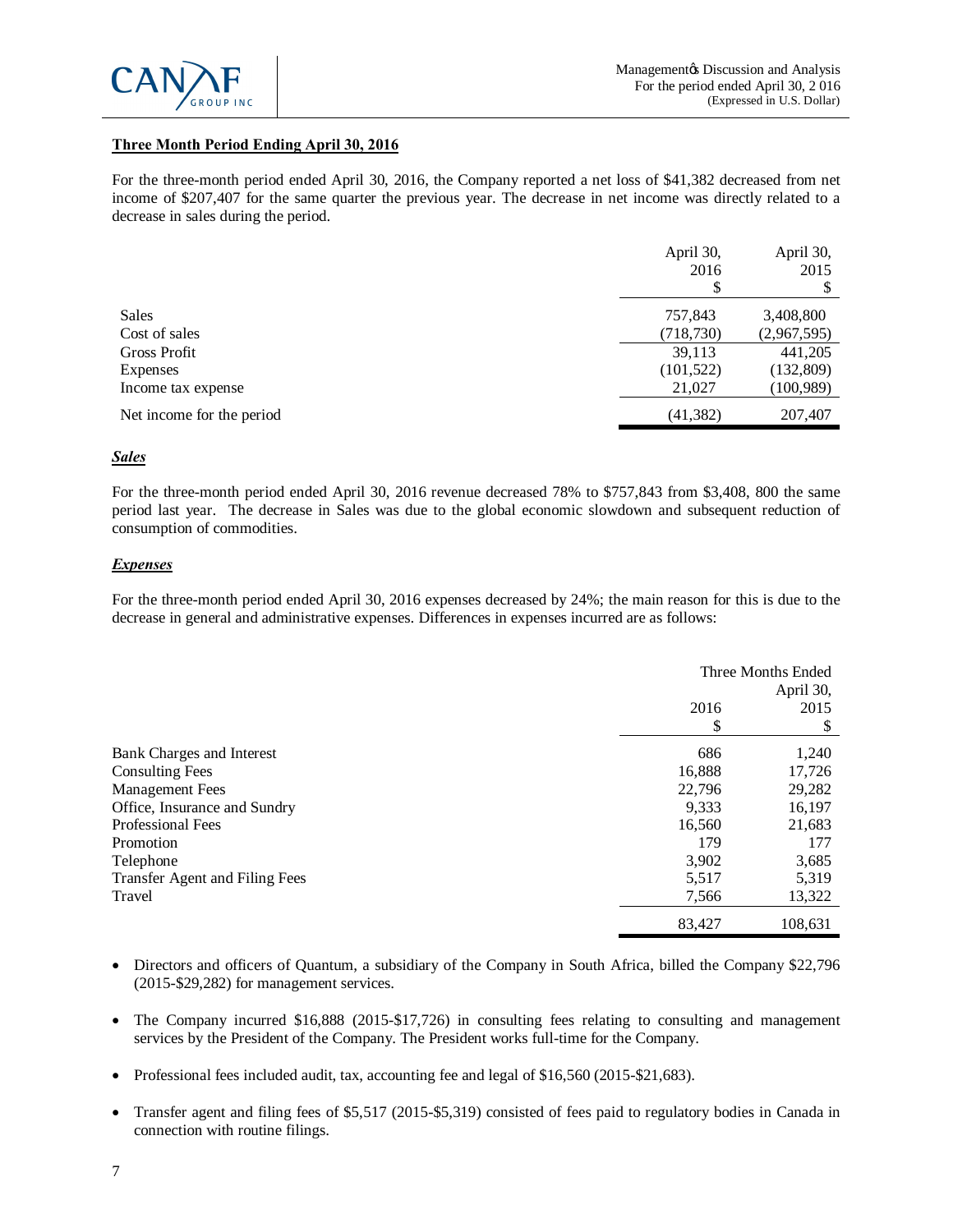

• The Company incurred \$7,566 (2015-\$13,322) in travel costs.

#### *Interest Income*

• The Company e interest income decreased to \$638 (2015-\$2,093) for the period ended April 30, 2016 due to less cash on hand to invest in interest bearing financial assets.

#### *Finance Cost*

• The bank loan was subject to interest at 9.25% per annum compounded monthly, with \$18,733 (2015-\$26,271) of interest expense for the period.

#### *Income Taxes*

For the period ended April 30, 2016, the Company reported income taxes of \$21,027**,** which reflects 1.21% decrease compared to the period ended April 30, 2015.

### **SUMMARY OF QUARTERLY REPORTS**

The following financial data is derived from the Company of financial statements for the past 8 quarters.

|                                    | Three Months Ended |                    |             |           |
|------------------------------------|--------------------|--------------------|-------------|-----------|
|                                    | April 30,          | January 31,        | October 31, | July 31,  |
|                                    | 2016               | 2016               | 2015        | 2015      |
|                                    | S                  | S                  |             | \$        |
| <b>Sales</b>                       | 757,843            | 1,022,773          | 994,031     | 2,075,219 |
| Gross Profit (Loss)                | 39,113             | (129,210)          | (10, 257)   | 128,225   |
| Net Income (Loss)                  | (41, 382)          | (294, 482)         | (79,616)    | (45,901)  |
| Basic and diluted (loss) per share | (0.00)             | (0.01)             | (0.00)      | 0.00      |
|                                    |                    |                    |             |           |
|                                    |                    | Three Months Ended |             |           |
|                                    | April 30,          | January 31,        | October 31, | July 31,  |
|                                    | 2015               | 2015               | 2014        | 2014      |
|                                    | 7                  | Ж                  |             | S         |
| <b>Sales</b>                       | 3,408,800          | 2,678,877          | 4,081,917   | 3,428,792 |
| <b>Gross Profit</b>                | 441,205            | 231,871            | 379,049     | 301,632   |
| Net Income(Loss)                   | 207,407            | 46,552             | 82,111      | 102,051   |
| Basic and diluted loss per share   | 0.00               | 0.00               | 0.00        | 0.00      |

The table above illustrates the reduction in Sales that the Company has experienced for the past four quarters, which has brought the Company to a non-profitable position. The last quarter however, despite reflecting the worst revenue for the Company over the past 2 years, reflects a significant reduction in losses due to the commissioning of a new efficient and environmentally compliant plant, coupled with significant reduction is overheads and maintenance costs. With an improvement in the commodity markets the Company expects to see an increase in demand from existing customers and the resumption of demand from other customers; the Company expects this to occur in Q4, 2016.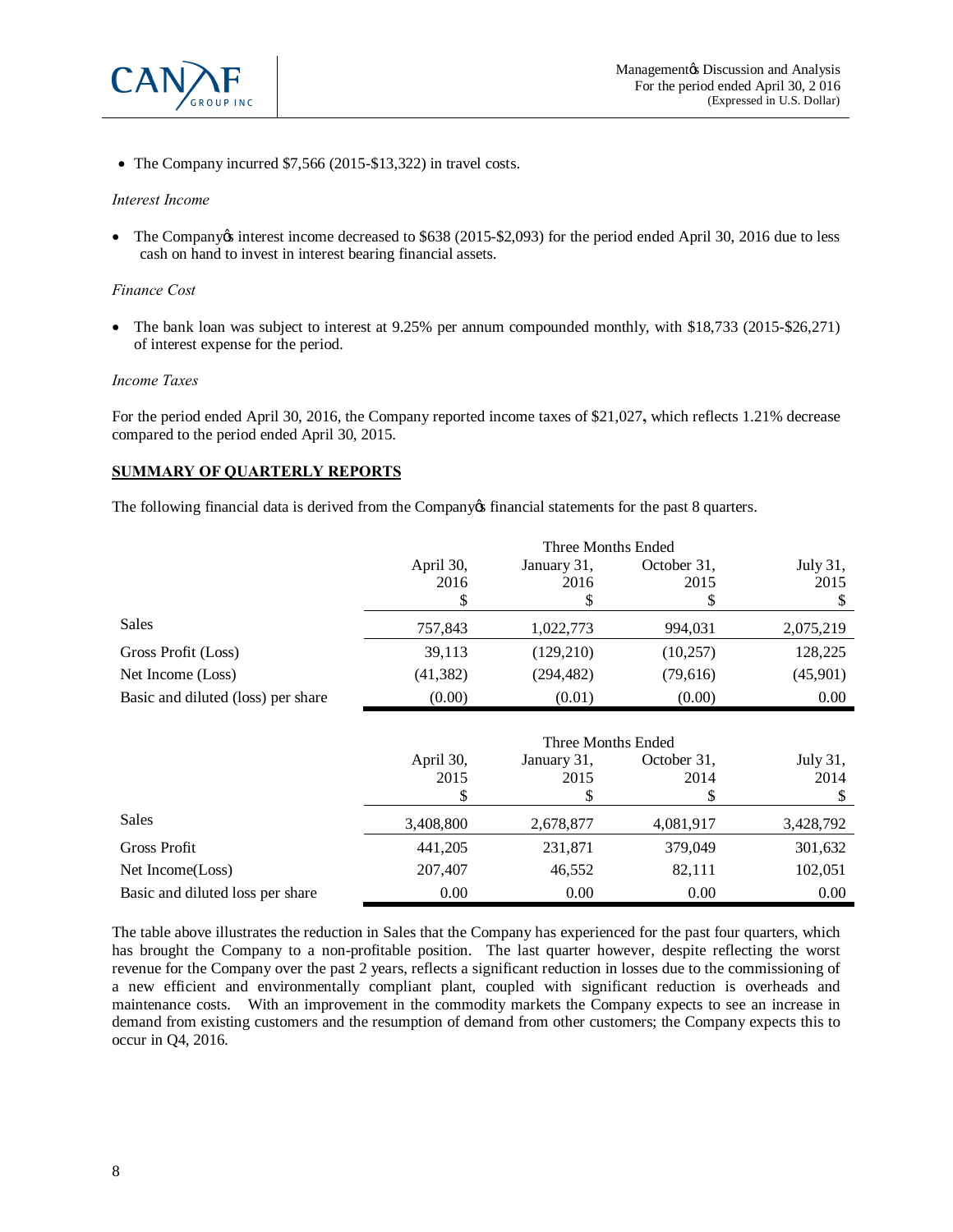

# **Financial position**

Revenue from the sale of calcine and coal has historically been derived from two customers and as a result the company is dependent on these customers for its revenue. The Company however has been actively working on increasing its customer base and has goals to be supplying at least three different facilities by the end of the current fiscal year.

The Company earned \$2,073 (2015-\$3,676) of interest income during the period ended April 30, 2016 on its longterm investment, and cash held in Canadian and South African banking institutions. The decrease is due to the decrease of cash on hand.

The main components making up the balance of \$2,648,350 of total assets as at April 30, 2016 are \$1,187,929 property, plant and equipment, \$762,969 in cash, \$302,375 in accounts receivable and \$359,863 in inventories, comprising mostly of stock on hand.

### **LIQUIDITY AND CAPITAL RESOURCES**

At April 30, 2016, the Company had cash of \$762,969 and working capital of \$823,402. All cash and cash equivalents are deposited in interest accruing accounts.

|                                                                   | April 30,<br>2016<br>S        | October 31,<br>2015<br>\$       |
|-------------------------------------------------------------------|-------------------------------|---------------------------------|
| Current assets<br>Plant and Equipment<br><b>Intangible Assets</b> | 1,458,617<br>1,187,929        | 2,137,111<br>1,375,113          |
| <b>Total Assets</b>                                               | 2,646,547                     | 3,512,225                       |
| <b>Current Liabilities</b><br>Bank Loan<br>Deferred Tax Liability | 635,215<br>630,623<br>151,456 | 1,152,069<br>608,859<br>120,258 |
| <b>Total Liabilities</b>                                          | 1,417,294                     | 1,881,186                       |
| ShareholdersøEquity                                               | 1,229,253                     | 1,631,039                       |
| <b>Working Capital</b>                                            | 823,402                       | 985,042                         |

Significant working capital components include cash in current or interest bearing accounts, trade and other receivables, sales tax receivable, inventories and prepaid expenses and deposits, trade and other payables, sales tax payable, income tax payable, and current portion of long-term debt.

Trade receivables and trade payables are expected to increase or decrease as sales volumes change.

|                                                                                                                 | 2016                           | April 30,<br>2015                  |
|-----------------------------------------------------------------------------------------------------------------|--------------------------------|------------------------------------|
| Cash used in operating activities<br>Cash used in investing activities<br>Cash provided by financing activities | 80.871<br>19,822<br>(153, 124) | 889.387<br>(890, 454)<br>1,181,466 |
| Change in cash                                                                                                  | (52, 431)                      | 1,180,399                          |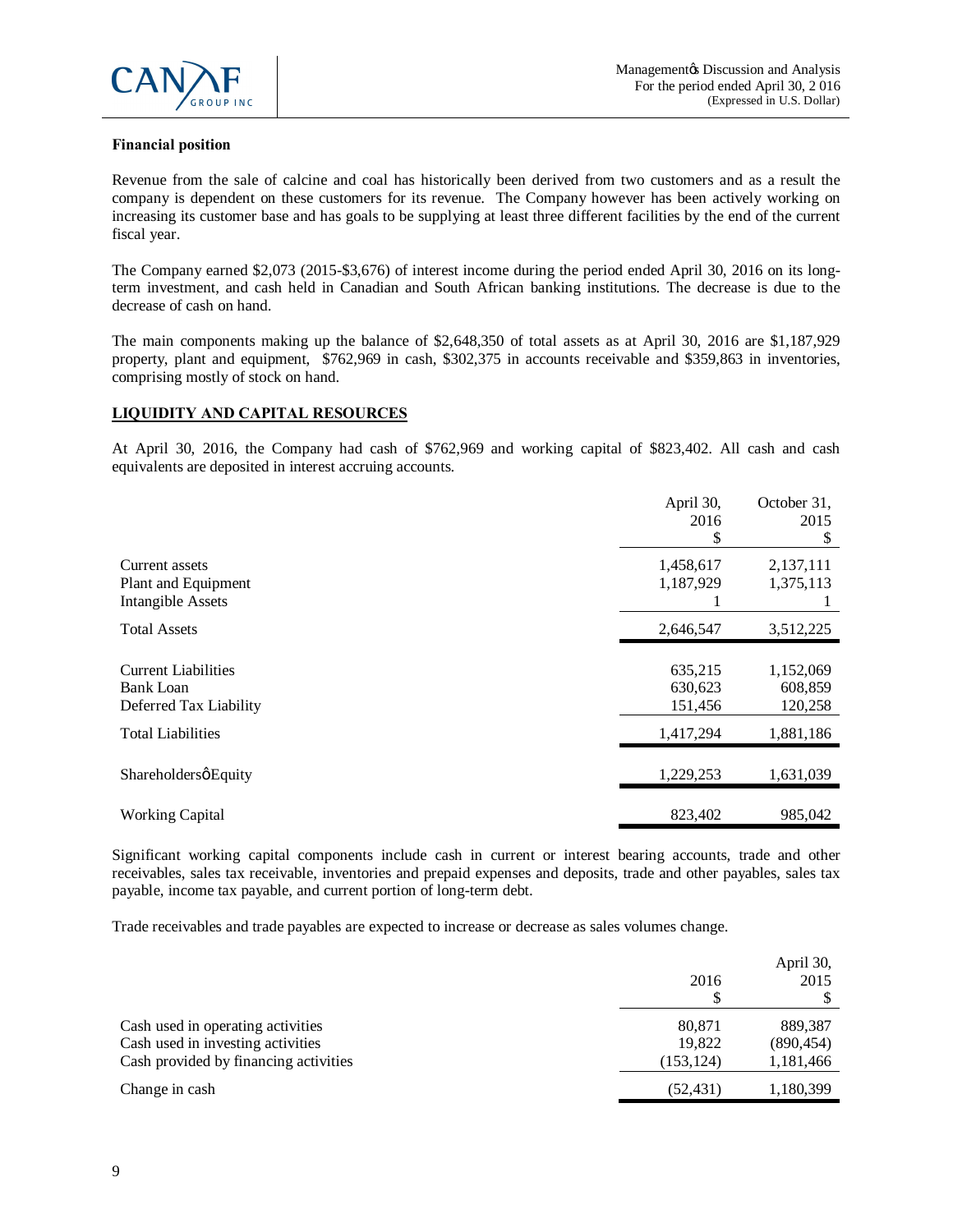

Operations generated \$80,871 in cash compared to \$889,387 during the period ended April 30, 2016. The decrease in cash generated from operations in 2016 as compared to 2015 is mainly due to a fluctuation in trade receivables and trade payables due to the purchase of equipment and inventories in our subsidiaries in South Africa.

Except as described above, the Company os management is not aware of any other trends or other expected fluctuations in its liquidity that would create any deficiencies. The Company of management believes that its cash balances will be sufficient to meet the Company's short-term and long-term requirements for ongoing operations and planned growth.

### **ECONOMIC DEPENDENCE**

Sales from the Company is South African coal processing business are substantially derived from two customers and as a result, the Company is economically dependent on these customers. The Company exposure to credit risk is limited to the carrying value of its accounts receivable. As at April 30, 2016, trade receivables of \$302,375 were due from these customers and were collected subsequent to year-end.

### **REVENUE RECOGNITION**

Revenue from the sale of calcined anthracite is recognized upon transfer of title, which is completed when the physical product is delivered to customers and collection is reasonably assured. Interest and other income are recognized when earned and collection is reasonably assured.

# **COMMITMENT**

The Company has an agreement to lease premises for its coal processing plant in South Africa for a term of ten years, expiring on December 31, 2020. The agreement offers the Company, in lieu of rent, feedstock coal to be delivered to its adjacent premises, which it purchases at market price. Should the Company decide to purchase feedstock coal from an alternative supplier which the lessor is otherwise able to provide, then a monthly rent of Rand 200,000 (\$14,465) is payable. To date, the Company has not been required to pay any rent for the premises as it has continued to purchase feedstock coal from the landlord.

#### **CONTRACTUAL OBLIGATIONS**

|                       | April 30,  | October 31, |
|-----------------------|------------|-------------|
|                       | 2016       | 2015        |
|                       | S          | \$          |
| Bank Loan             | 797,013    | 950,137     |
| Less: Current Portion | (166, 390) | (341,278)   |
|                       | 630,623    | 608,859     |

The bank loan is subject to interest at 9.25% per annum, repayable over 42 months in blended monthly payments of Rand 393,235 (\$28,440 translated at year-end exchange rate), and is secured by an instalment sale agreement on the Company t new furnace acquired with the loan. During the period ended April 30, 2016, the Company incurred interest expense totaling \$38,373 October 31, 2015 6 78,045).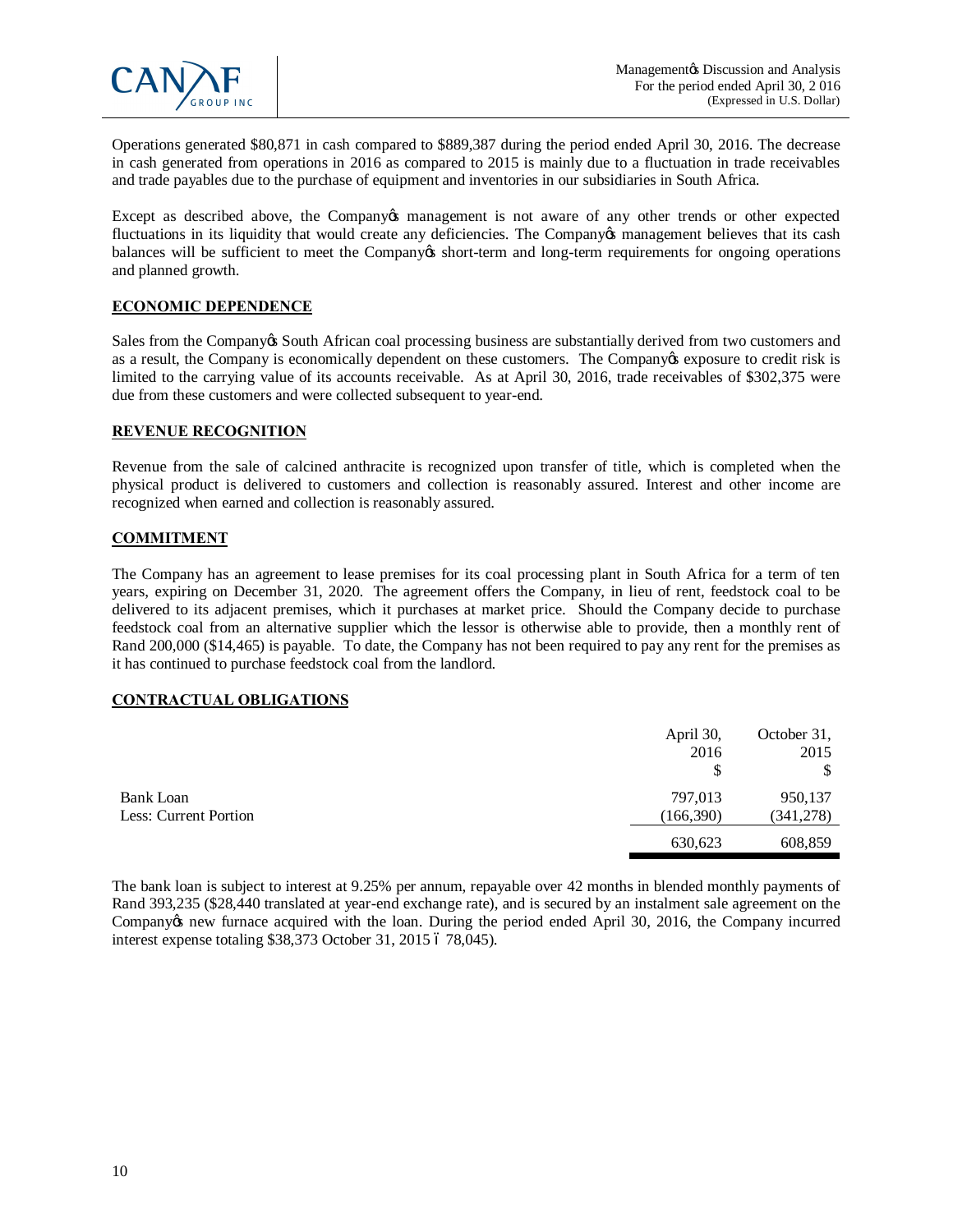

# **TRANSACTIONS WITH RELATED PARTIES**

In addition to those transactions disclosed elsewhere in these consolidated financial statements, the Company has amounts owed to the following related parties:

- a) During the period ended April 30, 2016, the Company incurred accounting fees of  $$20,202$  (2015 6  $$23,309$ ) to an Officer (also a Director) of the Company for administration and bookkeeping services.
- b) During the period ended April 30, 2016, the Company incurred consulting fees of  $$34,631$  (2015 6  $$36,219$ ) to an Officer (also a Director) of the Company for administration and management services.
- d) The Company paid management fees of \$51,096 (2015 6 \$70,088) to three Directors of the Company for administration and management services in relation to the Company's coal processing business in South Africa.

### **OFF-BALANCE SHEET ARRANGEMENTS**

The Company has no off-balance sheet arrangements

### **ACCOUNTING STANDARDS ISSUED BUT NOT YET EFFECTIVE**

A number of new accounting standards, amendments to standards, and interpretations have been issued but not yet effective up the date of issuance of the Company's consolidated financial statements. The Company intends to adopt the following standards when it becomes effective.

#### **a) IFRS 9 – Financial Instruments**

IFRS 9 as issued reflects the first phase of the IASBs work on the replacement of IAS 39 and applies to classification and measurement of financial assets as defined in IAS 39. The standard was initially effective for annual periods beginning on or after January 1, 2013, but amendments to IFRS 9 Mandatory Effective Date of IFRS 9 and Transition Disclosures, issued in December 2011, moved the mandatory effective date to January 1, 2015. The Company has not yet determined the impact of this standard on its consolidated financial statements.

#### **b) IFRS 15 – Revenue from Contracts with Customers**

IFRS 15 clarifies the principles for recognizing revenue from contracts with customers. IFRS 15 will also result in enhanced disclosures about revenue, provide guidance for transactions that were not previously addressed comprehensively, and improve guidance for multiple-element arrangements. The standard is effective for annual periods beginning on or after January 1, 2017 and is to be applied retrospectively. The Company has not yet determined the impact of this standard on its consolidated financial statements.

# **CRITICAL ACCOUNTING POLICIES AND ESTIMATES**

The details of Canaf $\alpha$  accounting policies are presented in Note 2 of the consolidated interim financial statements ended April 30, 2016. These policies are considered by management to be essential to understanding the processes and reasoning that go into the preparation of the Company of financial statements and the uncertainties that could have a bearing on its financial results.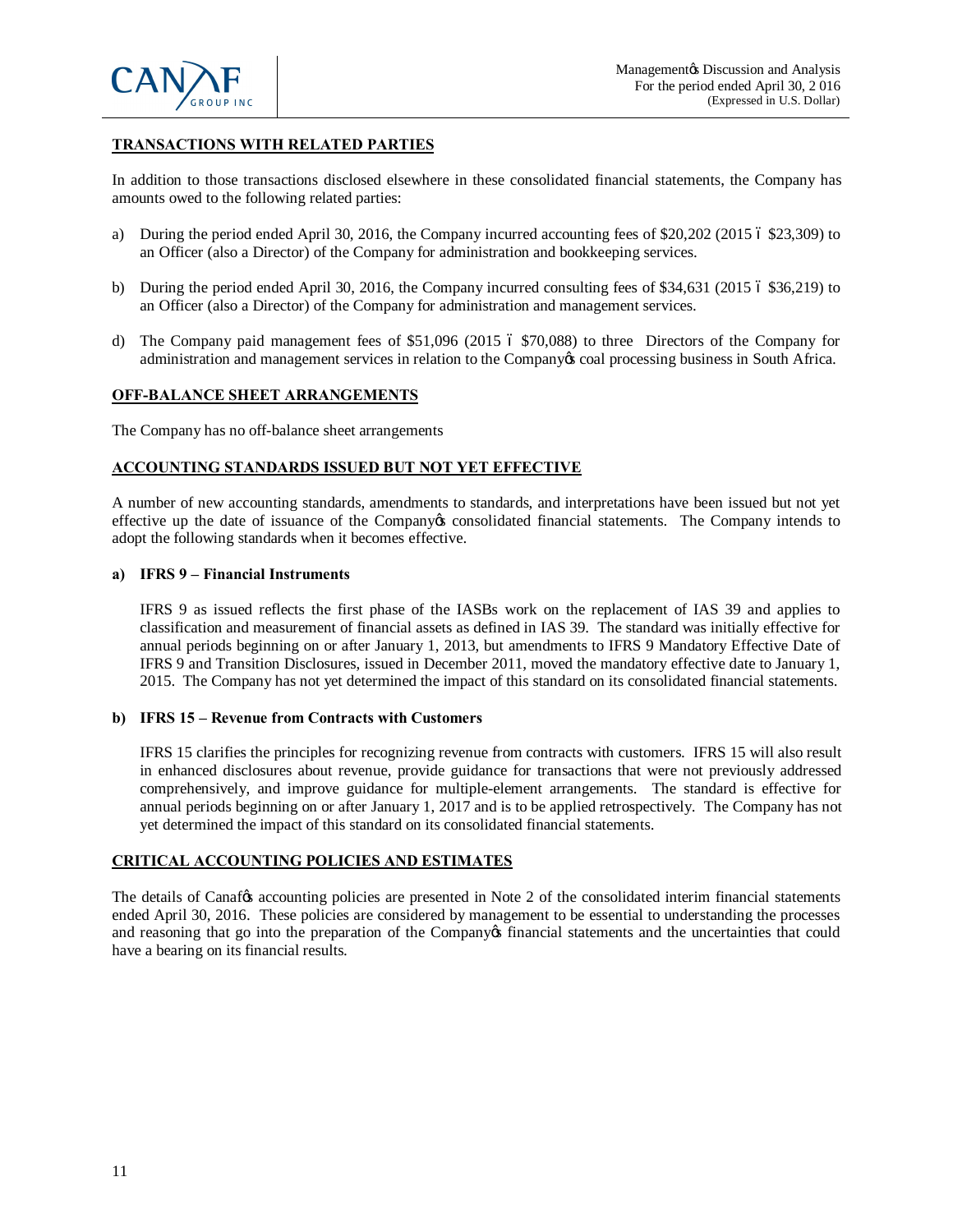

# **MANAGEMENT FINANCIAL RISKS**

The Company is exposed to various risks in relation to financial instruments. The Company of financial assets and liabilities by category are summarized in Note  $2$ (o) of the consolidated financial statements. The Company  $\alpha$  risk management is coordinated at its head office in Canada in close co-operation with the board of directors and focuses on actively securing the Company's short to medium-term cash flows and raising finances for the Company's capital expenditure program. The Company does not actively engage in the trading of financial assets for speculative purposes. The most significant financial risks to which the Company is exposed are described below.

### *Foreign Currency Risk*

Foreign exchange risk arises because of fluctuations in exchange rates. The Company conducts a significant portion of its business activities in foreign currencies. The Company is subsidiaries, principally located in South Africa, routinely transact in the local currency, exposing the Company to potential foreign exchange risk in its financial position and cash flows.

The assets, liabilities, revenue and expenses that are denominated in foreign currencies will be affected by changes in the exchange rate between the United States dollar and these foreign currencies. The Company has outstanding debt obligations that are payable in Canadian dollars and has issued securities convertible or exercisable into common shares at values expressed in Canadian dollars. The Company does not currently use financial instruments to mitigate this risk.

### *Credit Risk*

Credit risk is the risk of loss associated with counterparty inability to fulfill its payment obligations. The Company limits its exposure to credit loss for cash by placing its cash with high quality financial institutions and for trade receivable by performing standard credit checks. The credit risk for cash and trade receivables is considered negligible since the counterparties are reputable banks with high quality external credit ratings and customers with no history of default.

The Company has a credit risk exposure related to its economic dependence on two customers for its calcine sales. The Company has assessed its exposure to credit risk and has determined that no significant risks exist from these concentrations of credit.

# *Liquidity Risk*

Liquidity risk is the risk that the Company will not be able to meet its financial obligations when they become due. The Company ensures, as far as reasonably possible, that it will have sufficient capital in order to meet short-term business requirements, after taking into account cash flows from operations and the Company's holdings of cash. The Company has a working capital of \$823,402 as at April 30, 2016. There can be no assurance that the Company will be successful with generating and maintaining profitable operations or will be able to secure future debt or equity financing for its working capital and expansion activities.

#### *Interest Rate Risk*

Interest rate risk is the risk that future cash flows will fluctuate as a result of changes in market interest rates. Interest on the Company ts bank loan, debentures, and amount due to a related party is based on fixed rates, and as such, the Company is not exposed to significant interest rate risk.

#### *Commodity Price Risk*

The Company is revenues, earnings and cash flows are directly related to the volume and price of calcine sold and are sensitive to changes in market prices over which it has little or no control. The Company has the ability to address its price-related exposures through the use of sales contracts.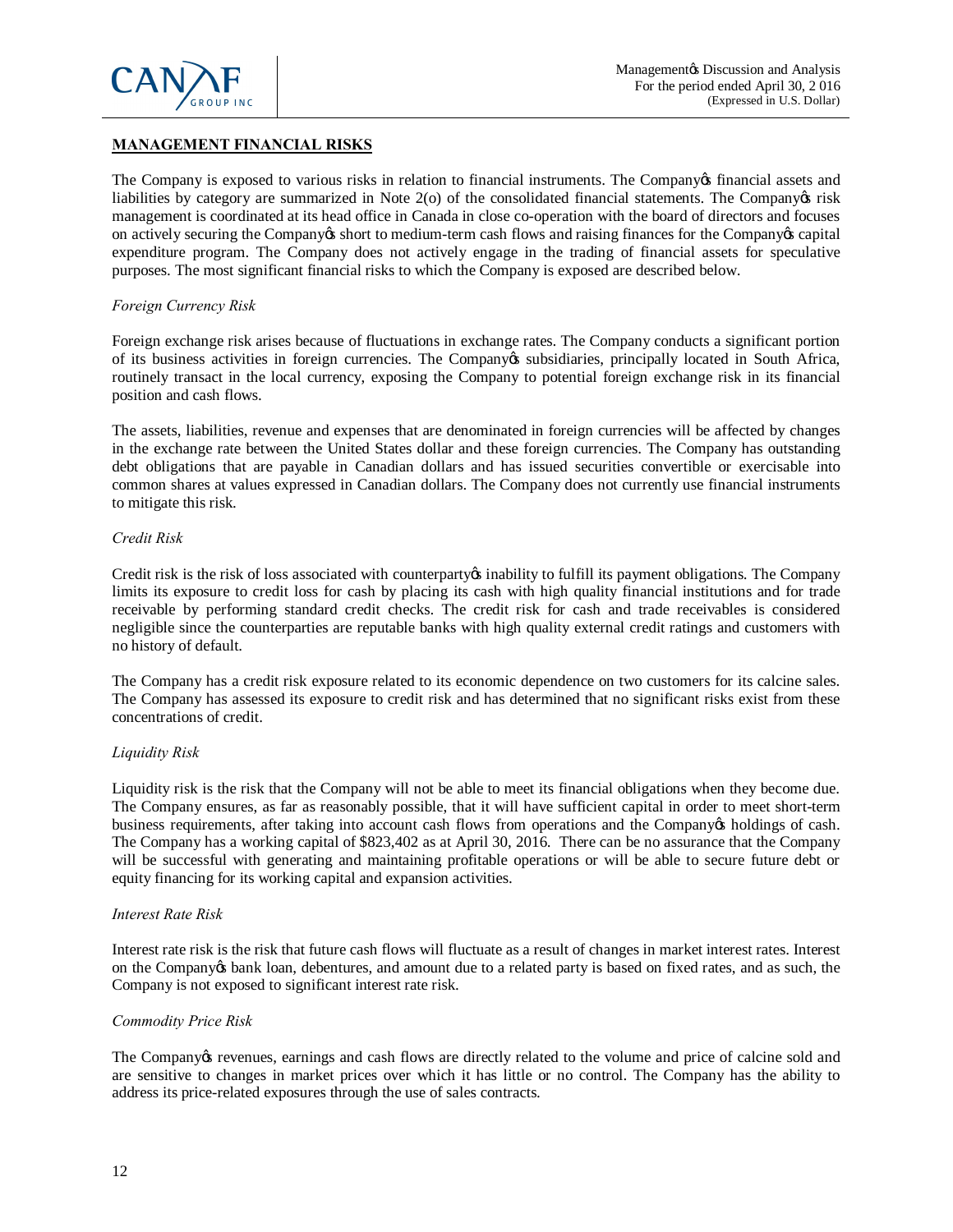

# *Fair Value*

The Company uses the following hierarchy for determining fair value measurements:

- Level 1: Quoted prices in active markets for identical assets or liabilities.
- Level 2: Other techniques for which all inputs which have a significant effect on the recorded fair value are observable, either directly or indirectly.
- Level 3: Techniques which use inputs that have a significant effect on the recorded fair value that is not based on observable market data.

The level within which the financial asset or liability is classified is determined based on the lowest level of significant input to the fair value measurement.

The Company of financial assets measured at fair value through profit or loss use Level 1 valuation techniques during the period ended April 30, 2016 and October 31, 2015. The carrying values of the Companyos financial assets and liabilities approximate their fair values as at April 30, 2016.

# **CAPITAL RISK MANAGEMENT**

The Company to objectives in managing its capital are to ensure adequate resources are available to fund its coal processing business in South Africa, to seek out and acquire new projects of merit, and to safeguard its ability to continue as a going concern. The Company manages its share capital as capital, which as at April 30, 2016, totalled \$8,079,463 (2015 6 \$8,079,463).

The Company manages its capital structure in a manner that provides sufficient funding for operational and capital expenditure activities. Funds are secured through the sale of calcine in South Africa and, when necessary, through debt funding or equity capital raised by means of private placements. There can be no assurances that the Company will be able to obtain debt or equity capital in the case of operating cash deficits.

The Company may, from time to time, invest capital that is surplus to immediate operational needs in short-term, liquid, and highly rated financial instruments held with major financial institutions, or in marketable securities. The Company may also, from time to time, enter into forward foreign exchange and commodity price contracts to hedge a portion of its exposure to movements in foreign exchange and commodity prices.

The Company has no externally imposed capital requirements and has not paid or declared any dividends since the date of incorporation, nor are any contemplated in the foreseeable future. There were no changes in the Companyos approach to capital management during the period ended April 30, 2016.

# **MANAGEMENT'S REPORT ON INTERNAL CONTROL OVER FINANCIAL REPORTING**

In connection with National Instrument ( $\delta$ NI $\delta$ ) 52-109 (Certification of Disclosure in Issuer $\alpha$ s Annual and Interim Filings) adopted in December 2008 by each of the securities commissions across Canada, the Chief Executive Officer and Chief Financial Officer of the Company will file a Venture Issuer Basic Certificate with respect to the financial information contained in the unaudited interim financial statements and the audited annual financial statements and respective accompanying Management is Discussion and Analysis.

The Venture Issuer Basic Certification does not include representations relating to the establishment and maintenance of disclosure controls and procedures and internal control over financial reporting, as defined in NI 52- 109.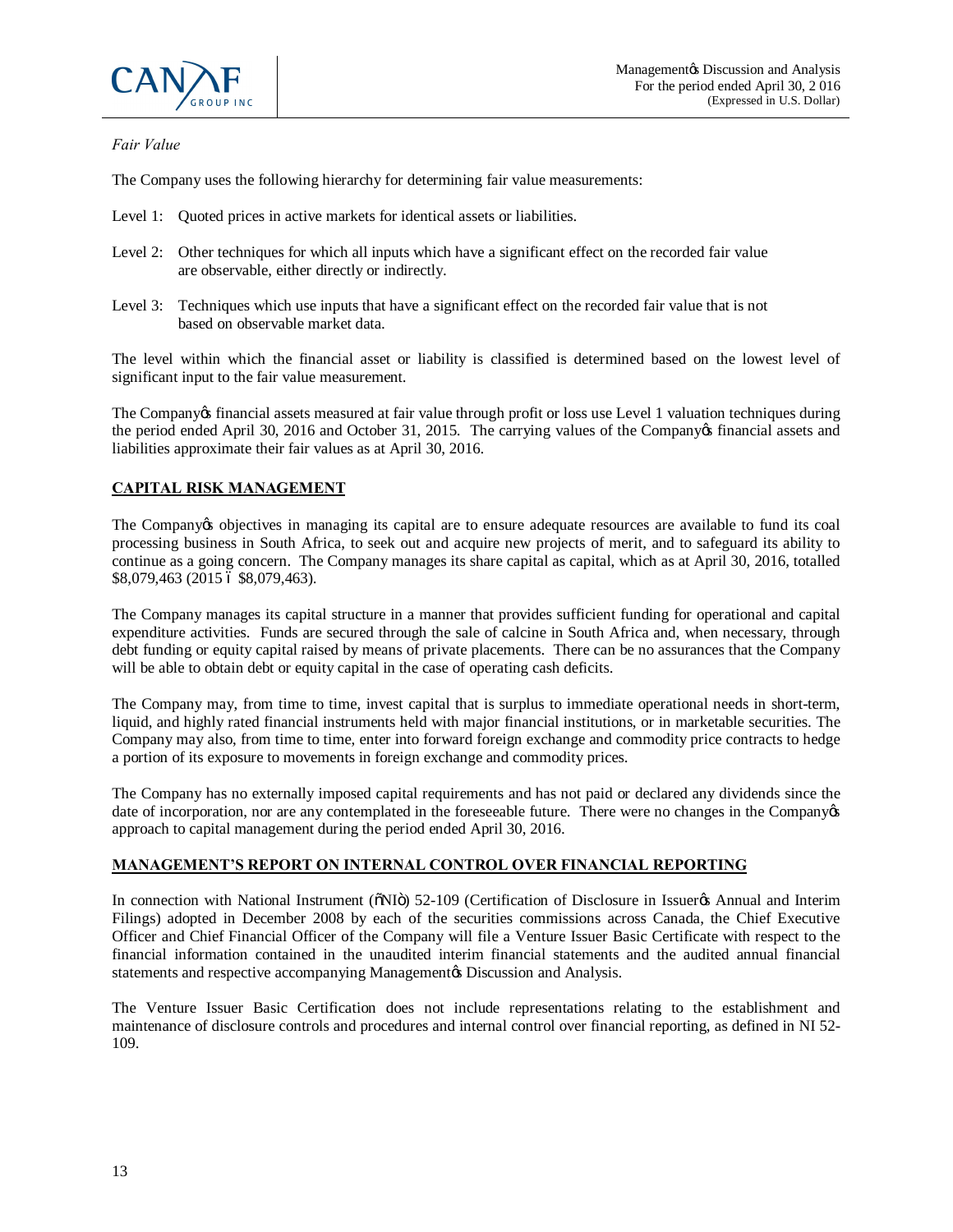

# **RISKS AND UNCERTAINTIES**

The Company is subject to a number of risk factors due to the nature of the mining business in which it is engaged, including movements in commodity prices, which are difficult to forecast. The Company seeks to counter these risks as far as possible by selecting exploration areas on the basis of their recognized geological potential to host economic deposits.

The Company is assets are of indeterminate value. For further particulars see the financial statements filed on www.sedar.com.

#### *Exploration and Development*

The Company is not currently engaged in any exploration or development projects.

#### *Operating Hazards and Risks*

Operations in which the Company has a direct or indirect interest will be subject to all the hazards and risks normally incidental to exploration, development and production of resources, any of which could result in work stoppages, damage to persons or property and possible environmental damage. Although the Company has or will obtain liability insurance in an amount which it considers adequate, the nature of these risks is such that liabilities might exceed policy limits, the liabilities and hazards might not be insurable, or the Company might not elect to insure itself against such liabilities due to high premium costs or other reasons, in which event the Company could incur significant costs that could have a material adverse effect upon its financial condition.

#### *Metal and Mineral Prices*

Factors beyond the control of the Company affect the price and marketability of gold and other metals and minerals. Metal and mineral prices have fluctuated widely, particularly in recent years and are affected by numerous factors including international, economic and political trends, expectations of inflation, currency exchange fluctuations, interest rates, global or regional consumption patterns, speculative activities and worldwide production levels. The effect of these factors on the Company of future prospects cannot accurately be predicted.

#### *Political Risk*

Quantum is located in South Africa and consequently the Company will be subject to certain risks, including currency fluctuations, electricity outages and possible political or economic instability, and exploration and production activities may be affected in varying degrees by political stability and government regulations relating to the industry. Any changes in regulations or shifts in political attitudes are beyond the control of the Company and may adversely affect its business. Exploration may be affected in varying degrees by government regulations with respect to restrictions on future exploitation and production, price controls, export controls, foreign exchange controls, income taxes, expropriation of property, environmental legislation and site safety.

#### *Environmental Factors*

All phases of the Company's operations will be subject to environmental regulation in South Africa.

Environmental legislation is evolving in a manner which will require stricter standards and enforcement, increased fines and penalties for non-compliance, more stringent environmental assessments of proposed projects and a heightened degree of responsibility for companies and their officers, directors and employees. In addition, certain types of operations require the submission and approval of environmental impact assessments. Environmental assessments of proposed projects carry a heightened degree of responsibility for companies and directors, officers and employees. The cost of compliance with changes in governmental regulations has a potential to reduce the profitability of operations. The exploration, development and production activities of the Company will require certain permits and licenses from various governmental authorities and such operations are and will be governed by laws and regulations governing exploration, development and production, labour standards, occupational health, waste disposal, toxic substances, land use, environmental protection, safety and other matters. Companies engaged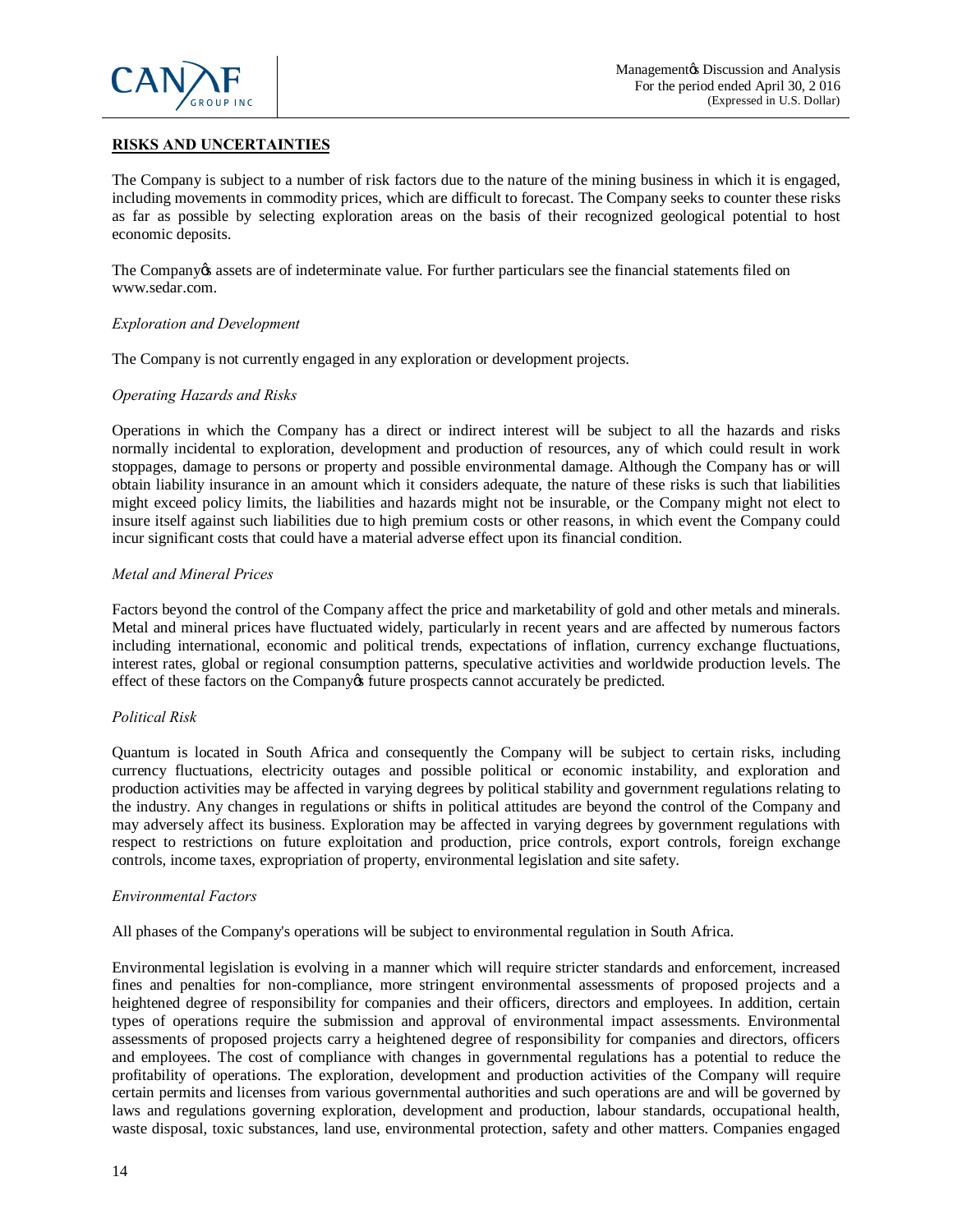

in exploration activities generally experience increased costs and delays as a result of the need to comply with applicable laws, regulations and permits. There can be no assurance that all licenses and permits which the Company may require to carry out exploration and development of its projects will be obtainable on reasonable terms or on a timely basis, or that such laws and regulations would not have an adverse effect on any project that the Company may undertake.

### *Cash Flows and Additional Funding Requirements*

Although since the acquisition of Quantum, the Company has significant revenues from operations, the majority of sources of funds currently available to the Company for any future acquisition and development projects will in large portion be derived from the issuance of equity or project finance debt. Although the Company presently has sufficient financial resources and has been successful in the past in obtaining equity and debt financing to undertake its currently planned exploration and development programs, there is no assurance that it will be able to obtain adequate financing in the future or that such financing will be on terms advantageous to the Company.

### *Title to Assets*

Although the Company has or will receive title options for any concessions in which it has or will acquire a material interest, there is no guarantee that title to such concessions will be not challenged or impugned. In some countries, the system for recording title to the rights to explore, develop and mine natural resources is such that a title opinion provides only minimal comfort that the holder has title. Also, in many countries, claims have been made and new claims are being made by aboriginal peoples that call into question the rights granted by the governments of those countries.

### *Enforcement of Civil Liabilities*

Substantially all of the assets of the Company will be located outside of Canada and certain of the directors and officers of the Company will be resident outside of Canada. As a result, it may be difficult or impossible to enforce judgments granted by a court in Canada against the assets of the Company or the directors and officers of the Company residing outside of Canada.

#### *Management*

The Company is dependent on a relatively small number of key employees, the loss of any of whom could have an adverse effect on the Company.

# **CAUTIONARY STATEMENTS ON FORWARD-LOOKING INFORMATION**

This MD&A together with the Company's consolidated interim financial statements for the period ended April 30, 2016 contain certain statements that may be deemed  $\delta$  forward-looking statements . All statements in this MD&A, other than statements of historical fact, that address exploration drilling, exploitation activities and events or developments that the Company expects to occur, are forward looking statements. Forward looking statements in this document are statements that are not historical facts and are generally, but not always, identified by the words õexpectsö, õplansö, õanticipatesö, õbelievesö, õintendsö, õestimatesö, õprojectsö, õpotentialö and similar expressions, or that events or conditions õwillö, õwouldö, õmayö, õcouldö or õshouldö occur. Information inferred from the interpretation of drilling results and information concerning resource estimates may also be deemed to be forward looking statements, as it constitutes a prediction of what might be found to be present when and if a project is actually developed. Although the Company believes the expectations expressed in such forward-looking statements are based on reasonable assumptions, such statements are not guarantees of future performance and actual results may differ materially from those in the forward-looking statements.

Inherent in forward-looking statements are risks and uncertainties beyond the Company to bredict or control, including risks that may affect the Company to perating or capital plans, including risks generally encountered in the exploration and development of natural resource properties, such as unusual or unexpected geological formations, unanticipated metallurgical difficulties, ground control problems, process upsets and equipment malfunctions; risks associated with labour and unavailability of skilled labour; fluctuations in the market